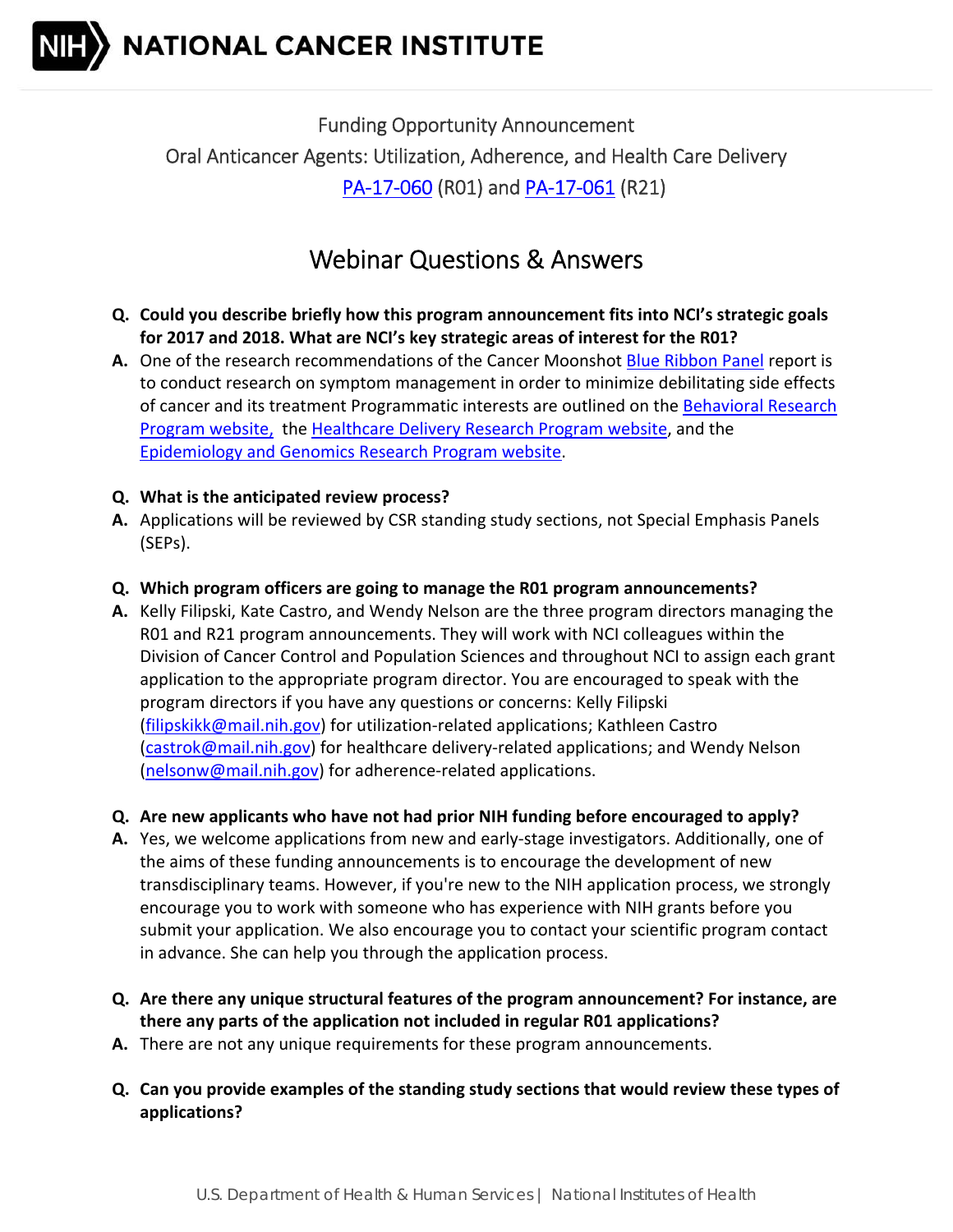- **A.** Review is under the purview of the Center for Scientific Review (CSR) at NIH; program staff do not have control over study section assignments. To view a description of standing CSR study sections, please go to the CSR website. The Public Health Service Assignment Request Form may be used to communicate specific review requests to Scientific Review Officers.
- **Q. Will the funding opportunity announcement still be open next year for February 2018 deadlines?**
- A. The program announcement was posted in November 2016 and will remain active until January 2020.

## **Q. Is research funding available for student researchers as well?**

- **A.** This funding opportunity announcement is limited to R01 and R21 applications. Applications for research training, career development, or fellowship support are not eligible for this funding opportunity announcement. However, a faculty researcher may submit a research project grant that will fund student researchers as part of the research team. *Diversity* supplements may also be available. If you have a fellowship proposal, please contact the scientific program director to discuss it separately.
- Q. Is this funding opportunity announcement focused only on targeted therapies or is there  **potential interest in other types of cancer therapies such as hormonal or chemotherapeutic agents?**
- A. The focus is on targeted therapies as well as other oral anticancer agents (e.g., hormonal therapies). Many complex regimens – for example, lenalidomide and thalidomide to treat multiple myeloma – are of interest as well. However, we are most interested in the newer oral agents and drug regimens.
- **Q. Does this funding mechanism have an interest in eHealth and/or mobile application for adherence?**
- **A.** Yes.
- Q. Since there is a focus on newer agents, to what extent are you expecting pilot data to  **support an R01, as available data may be limited?**
- **A.** We understand the limitations, so you will need to make the best case for your work in your application. If you need feasibility data, you should consider an R21 rather than an R01.
- Q. Does the National Cancer Institute give first-time investigators special consideration like  **the other NIH institutes?**
- A. Yes, new and early-stage investigators are given special consideration in the review process.
- **Q. What is the difference between this program announcement and the program announcements PA‐14‐334 (Advancing Interventions to Improve Medication Adherence)?**
- **A.** NCI is also participating in PA-14-334. Although both program announcements involve medication adherence, PA‐14‐334 pertains to all types of medication (not just oral anti‐